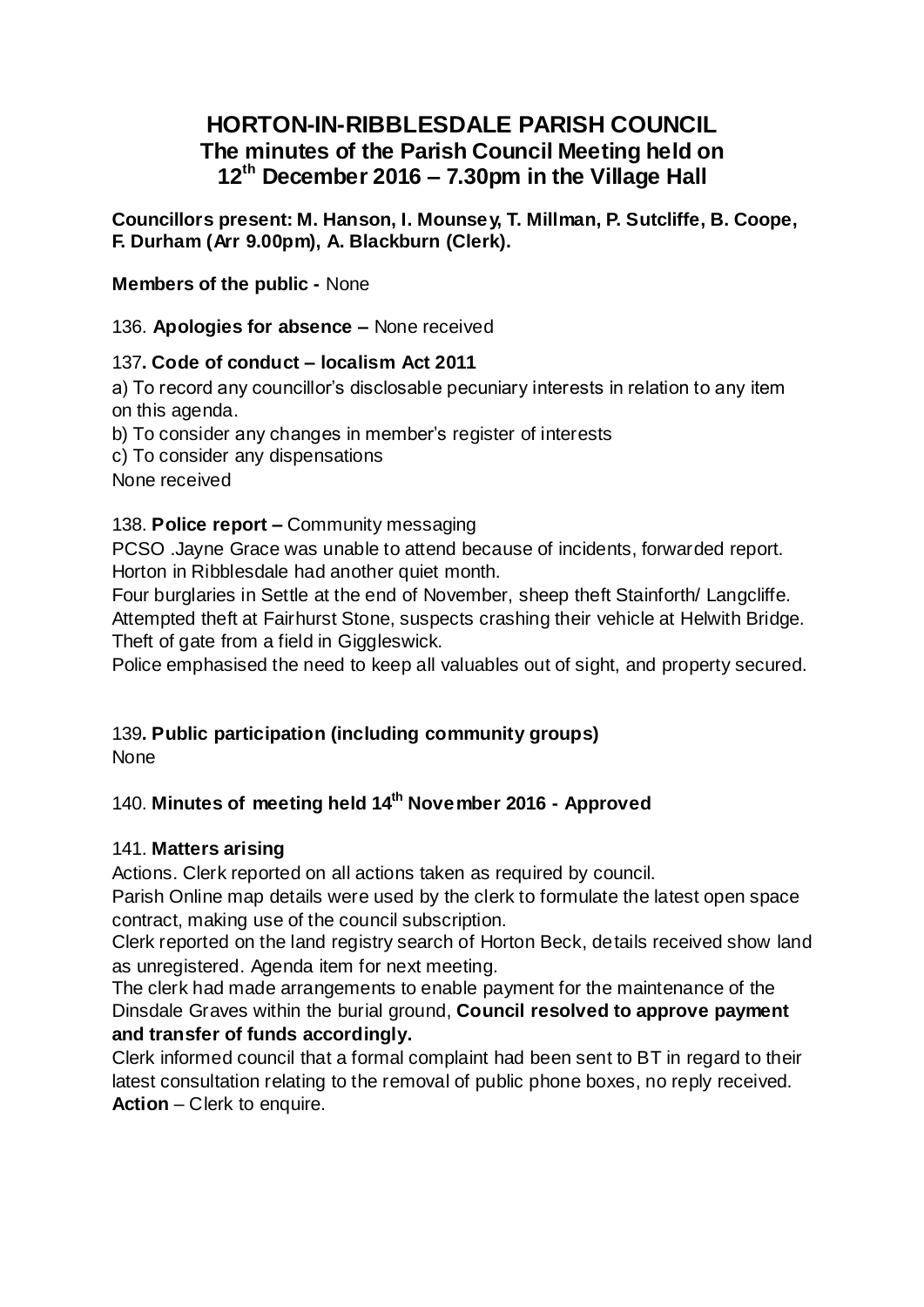#### 142. **Planning applications**

- a) Studfold Farm, Studfold. **If the application is approved by YDNP, because the structure is outside the curtilage of the farmyard, a generous number of trees should be planted in order to shield the building from view.**
- b) Keeper's Cottage, Brackenbottom. **Approved**

#### 143. **Open Space Contract**

Notification received from NYCC asking for an invoice for grass cutting to resolve payment to the Parish Council. **Resolved**

The clerk presented council with the new Open Space contracts- **Resolved & accepted**

The four contractors who had applied were discussed- **Resolved to invite all four to tender**. Clerk to **Action.**

#### 144. **Budget 2017 - 2018**

Elements of the council budget were discussed viewing cash books and forecast figures for 2017-2018. After consideration, council resolved to freeze the pre-cept level for the third year running. **Resolved. Action**- Clerk to forward documentation.

#### 145. **Financial statements & invoices for payment (Approved and signed)**

Payment of invoices PCs – Laptop repair RBL – Poppy Appeal R. Davidson – Dinsdale Graves Settle Community Library – Donation Horton Landscaping – Final Cut – Churchyard Came & Company – Insurance A. Blackburn – Stamps EON – Street Lighting A. Blackburn – Clerk's Salary

#### 146. **School Update**

Councillor Durham reported to council the latest events relating to efforts being made in support of Horton in Ribblesdale Primary School. There had been a change in Governors and a potential new head teacher was to be interviewed. NYCC still wish to close the school for April 2017. Council received a letter from NYCC via Julian Smith MP, stating reasons for closure.